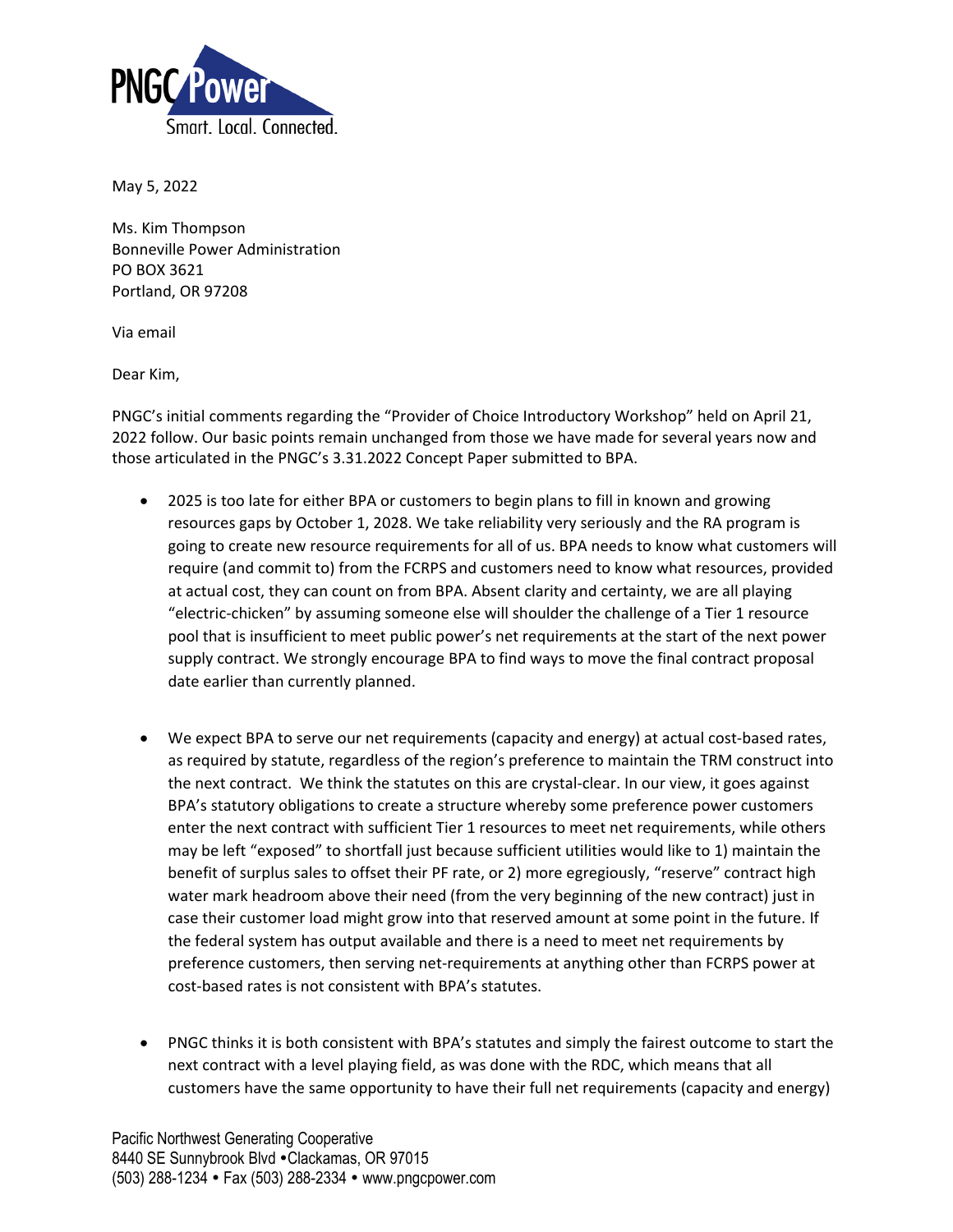met by BPA at cost-based rates. BPA can set a proper path early in the process by making clear policy and statutory statements in its own concept paper indicating, specifically, how it intends to allocate the Tier 1 system (capacity and energy) across public power in the next contract.

- PNGC thinks that BPA can augment the federal system with carbon-free power to meet netrequirements (including possible returning customers) with little or no impact to the current BPA rates. Our assumption is based on substantial empirical evidence (BPA trading floor activity) about the availability of capacity in the FCRPS and the current cost of new renewable resources.
- We understand that BPA is obligated to meet our net requirements at cost. BPA would benefit from customer acquisition of resources to meet net requirements rather than having to acquire resources on our behalf. It is reasonable to consider how the federal system capabilities can be leveraged, and how rates can be established, to jointly meet net requirements in the most costeffective manner, whether resources are acquired by BPA (augmentation) or by customers. If a customer acquires the resource needed to augment Tier 1 allocation to meet net requirements, a billing credit arrangement could be implemented, as has been done in the past, to allow BPA to continue to optimize the actual assets across its portfolio. Customer ability to utilize the full benefits of the federal system that we fund through Tier 1 rates is a critically important element of the next contract.
- Transfer service is an important piece to keep front and center. BPA has an obligation to deliver preference power, and it is unreasonable to think that after all these years, transfer customers would either be "cut loose" or be asked to bear the cost alone, while the transmission already built to serve others is a shared cost. Clarity on treatment of transfer service in the next contract, including transfer for non-federal resources, will be key in understanding the viability of the next contract for many preference customers.
- Understanding the terms and conditions BPA will be offering is of the utmost importance. Specific contract language and timing are essential for customers to make decisions to preserve a reliable and affordable power system for customers in the Northwest.
- We were pleased to see that consideration of the Residential Exchange is slated to begin concurrent with the contract negotiations. This is a critical cost element of the next contract and we need to work toward cost certainty now. The history of extensive litigation with what we expect will be wide differences of opinion is not wise to ignore. This level of uncertainty and cost is simply too high to leave unaddressed until the next round of contracts are signed.
- All BPA preference customers should be able to begin the next contract period with their net requirements (capacity and energy) being met at cost-based rates. Knowing the years upon which BPA intends to use to establish utilities' net requirements sooner rather than later will help clarify many of the subsequent matters that need to be addressed in this contract.